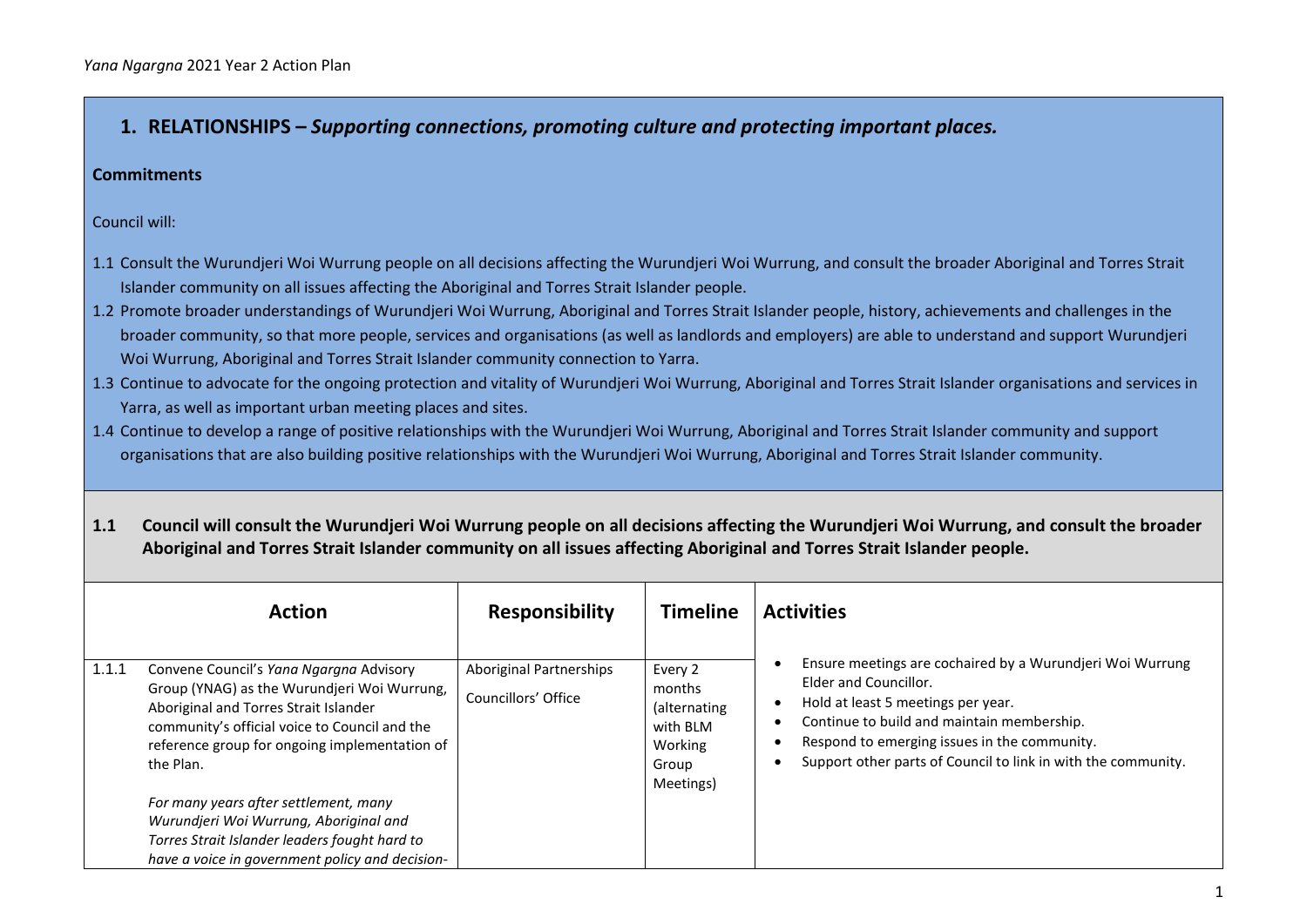| making processes. The Yana Ngargna Advisory<br>Group provides that hard-won opportunity.                                                                                                                                                                                                                              |                                                                    |                                                                                             |                                                                                                                                                                                                                                                                                                                                                                                                                                                                                                                                                                |
|-----------------------------------------------------------------------------------------------------------------------------------------------------------------------------------------------------------------------------------------------------------------------------------------------------------------------|--------------------------------------------------------------------|---------------------------------------------------------------------------------------------|----------------------------------------------------------------------------------------------------------------------------------------------------------------------------------------------------------------------------------------------------------------------------------------------------------------------------------------------------------------------------------------------------------------------------------------------------------------------------------------------------------------------------------------------------------------|
| 1.1.2<br>Continue Council's work on Black Lives Matter/<br>Stopping Aboriginal Deaths in Custody in line<br>with the Council resolution of 23 June 2020.<br>Yarra's work on BLM was initiated by a Council<br>resolution which sought community input on<br>how Council should acknowledge the BLM<br>movement.       | <b>Aboriginal Partnerships</b><br>Arts, Culture and Venues<br>team | Every 2<br>months<br>(alternating<br>with Yana<br>Ngargna<br>Advisory<br>Group<br>Meetings) | <b>Activities</b><br>Continue to hold bimonthly BLM Working Group Meetings as a<br>working group of the Yana Ngargna Advisory Group to inform<br>Council reports and related projects.<br>Prepare a cultural awareness program for newly elected<br>Councillors and Executive.<br>Engage Aboriginal employment consultants to assess Council's<br>cultural safety and make recommendations as to how Yarra can<br>increase Aboriginal employment and retention.<br>Work with the Arts and Culture team to support delivery a range<br>of related art projects. |
| 1.1.3<br>Consult the community about Yarra's<br>Consumption of Liquor in Public Places Local<br>Law 2019 and report back to Council.<br>This work was initiated by a Council resolution<br>which asked that consideration be given to impacts<br>of the local law on Aboriginal and Torres Strait<br>Islander people. | Social Policy<br><b>Aboriginal Partnerships</b><br>Local Laws      | Ongoing                                                                                     | <b>Activities</b><br>Gather comprehensive information on the Consumption of<br>Liquor in Public Places Local Law 2019 and report back to<br>council.                                                                                                                                                                                                                                                                                                                                                                                                           |

**1.2 Council will promote broader understandings of Wurundjeri Woi Wurrung, Aboriginal and Torres Strait Islander people, history, achievements and challenges in the broader community, so that more people, services and organisations (as well as landlords and employers) are able to understand and support Wurundjeri Woi Wurrung, Aboriginal and Torres Strait Islander community connection to Yarra.**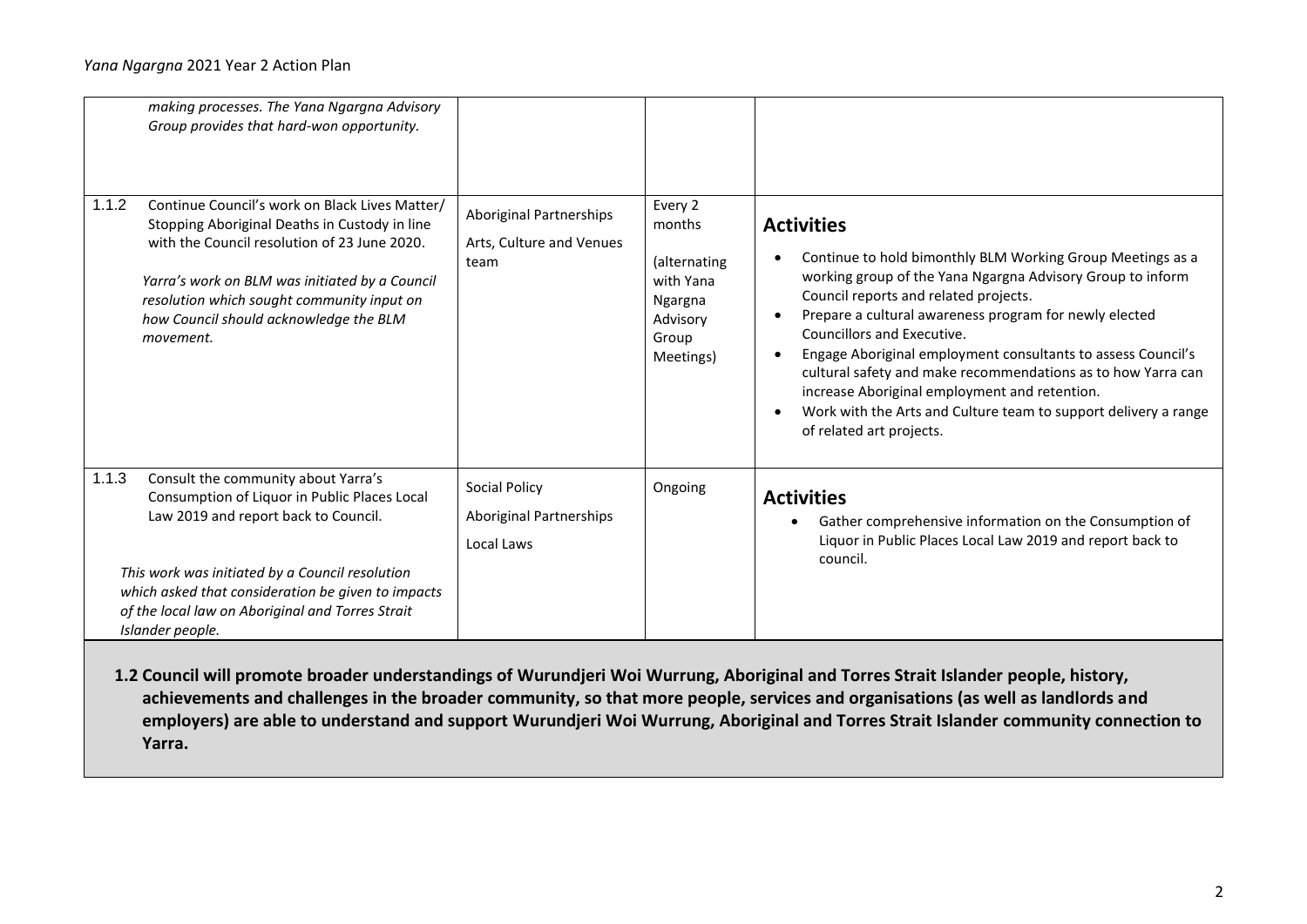|       | <b>Action</b>                                                                                                                                                                                                                                                                                                                                                                                                              | <b>Responsibility</b>                                                                          | <b>Timeline</b>  | <b>Activities</b>                                                                                                                                                                                                                                                                                                                                                                                                                                                                                                                                                                                                                                                                                                                                                                                                                                                                                                          |
|-------|----------------------------------------------------------------------------------------------------------------------------------------------------------------------------------------------------------------------------------------------------------------------------------------------------------------------------------------------------------------------------------------------------------------------------|------------------------------------------------------------------------------------------------|------------------|----------------------------------------------------------------------------------------------------------------------------------------------------------------------------------------------------------------------------------------------------------------------------------------------------------------------------------------------------------------------------------------------------------------------------------------------------------------------------------------------------------------------------------------------------------------------------------------------------------------------------------------------------------------------------------------------------------------------------------------------------------------------------------------------------------------------------------------------------------------------------------------------------------------------------|
| 1.2.1 | Promote and follow protocols for working with<br>the local Wurundjeri Woi Wurrung, Aboriginal<br>and Torres Strait Islander community, booking<br>Welcome to Country ceremonies and<br>pronouncing Council's Acknowledgment of<br>Country statements.                                                                                                                                                                      | <b>Aboriginal Partnerships</b><br>Communications and<br>Engagement team<br><b>Access Yarra</b> | December<br>2021 | Arrange Wurundjeri Woi Wurrung Elders to give a Welcome to<br>Country address at significant community events.<br>Pay respect to the Wurundjeri Woi Wurrung and broader<br>Aboriginal and Torres Strait Islander community by reading<br>Council's Acknowledgment of Country statements in line with<br>the protocol outlined in Yana Ngargna Partnerships Plan 2020-<br>2023. To summarise the protocol:                                                                                                                                                                                                                                                                                                                                                                                                                                                                                                                  |
|       | Colonisation impacted heavily on the<br>Wurundjeri Woi Wurrung causing loss of life,<br>loss of culture and disconnection from country.<br>Until the Mabo decision in 1992, Australia was<br>legally regarded as Terra Nullius (land<br>belonging to no one). Acknowledgment of<br>Country is a small but important statement that<br>reminds the wider community of a fact that<br>was denied for many years.             |                                                                                                |                  | Council's official Acknowledgment of Country #1 statement<br>should be read at the commencement all Mayoral and civic<br>receptions, openings of major events, official openings of Council<br>buildings and official events where the Mayor is present, as well<br>as CEO briefings, significant internal events, Executive, Senior<br>Management Team, Senior Management Team Plus and Branch<br>meetings.<br>Council's official Acknowledgment of Country #2 statement<br>should be read at the commencement of all Council meetings<br>and all Wurundjeri Woi Wurrung, Aboriginal and Torres Strait<br>Islander community events.<br>Council's official Acknowledgment of Country #3 statement<br>$\bullet$<br>should be read at the commencement of Yarra's January 26<br>event, Yarra's National Sorry Day event, Yarra's anniversary of<br>the Apology event and Yarra's citizenship ceremonies (if<br>applicable). |
| 1.2.2 | Give talks, walking tours and advice to the<br>organisation and the broader municipality<br>(subject Covid-19 restrictions).<br>It is important to promote and educate people<br>on the rich Wurundjeri Woi Wurrung,<br>Aboriginal and Torres Strait Islander history and<br>culture within Yarra and beyond. It will help<br>people to better understand Wurundjeri Woi<br>Wurrung, Aboriginal and Torres Strait Islander | Senior Advisor Aboriginal<br>Partnerships                                                      | December<br>2021 | <b>Activities</b><br>Deliver a total of 4 talks or walking tour sessions to local schools,<br>pre-schools, arts grant recipients or groups within Yarra, subject<br>to availability and existing resources.<br>Provide strategic advice to the development of Council projects<br>$\bullet$<br>with Aboriginal and Torres Strait Islander content or concerns,<br>within existing resources.                                                                                                                                                                                                                                                                                                                                                                                                                                                                                                                               |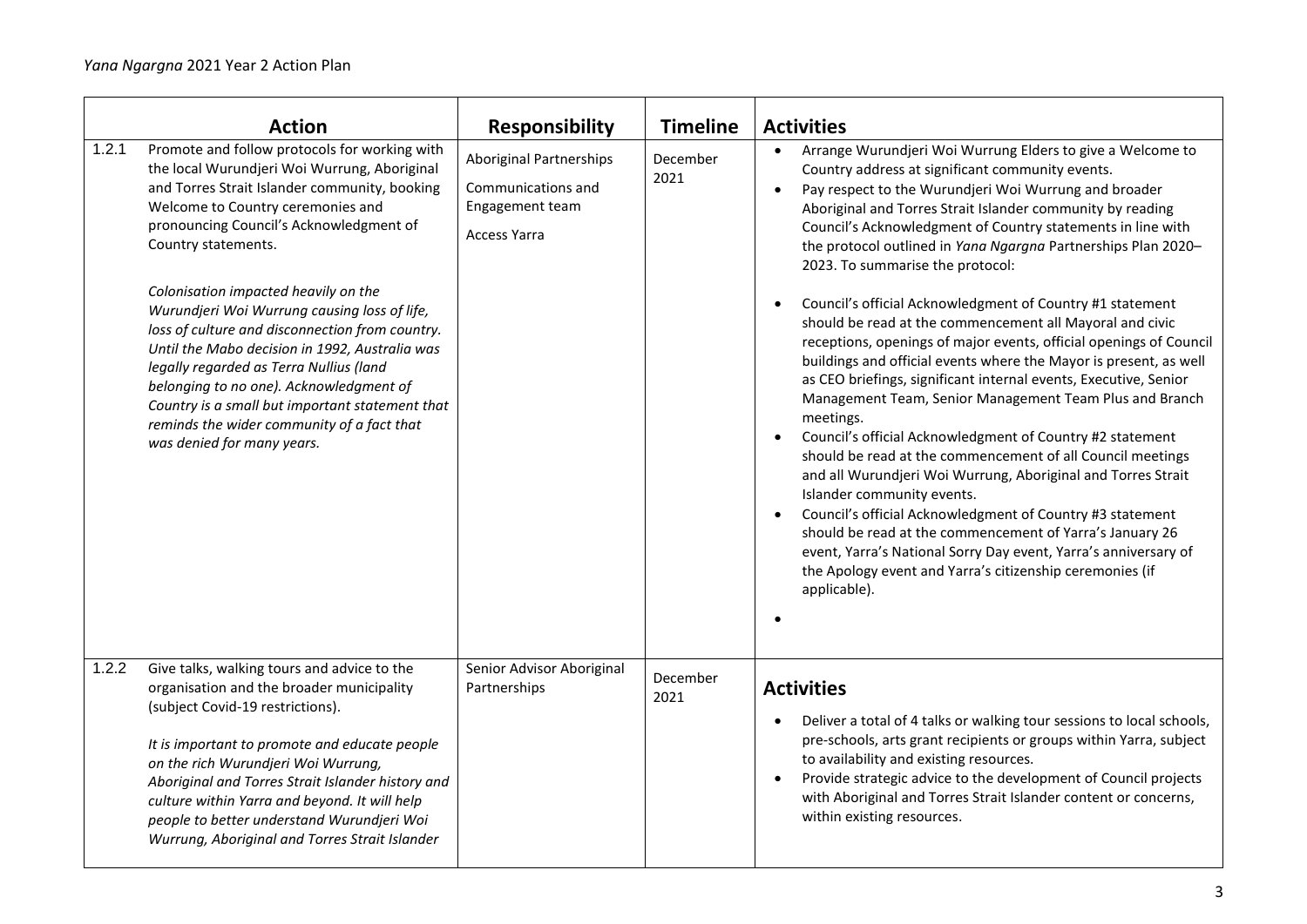|       | people, and the generational effects caused by<br>the colonisation of Melbourne.                                                                                                                                                                                                                                                                                                                                                                                                                                   |                                |                  |                                                                                                                                                                                                                                                                                                                                                     |
|-------|--------------------------------------------------------------------------------------------------------------------------------------------------------------------------------------------------------------------------------------------------------------------------------------------------------------------------------------------------------------------------------------------------------------------------------------------------------------------------------------------------------------------|--------------------------------|------------------|-----------------------------------------------------------------------------------------------------------------------------------------------------------------------------------------------------------------------------------------------------------------------------------------------------------------------------------------------------|
| 1.2.3 | Continue to promote Yarra's Aboriginal history<br>resources and events to the broader<br>community.<br>Promoting Wurundjeri Woi Wurrung,<br>Aboriginal and Torres Strait Islander history and<br>cultures to the broader community is vital in<br>creating a more supportive, understanding and<br>empowered community. It helps to fight racism<br>and, from the Wurundjeri Woi Wurrung,<br>Aboriginal and Torres Strait Islander<br>community's point of view, strengthens pride,<br>identity and connectedness. | <b>Aboriginal Partnerships</b> | December<br>2021 | <b>Activities</b><br>Promote Yara's history resources such as:<br>Fitzroy Aboriginal Heritage Walking Trail Map (2009).<br>The Wurundjeri History of Yarra website and print publication<br>(2013).<br>Celebrating Aboriginal Culture in Gertrude Street Facebook page<br>$\bullet$<br>$(2012 - ongoing)$<br>Snapshots of Aboriginal Fitzroy (2002) |
|       |                                                                                                                                                                                                                                                                                                                                                                                                                                                                                                                    |                                |                  |                                                                                                                                                                                                                                                                                                                                                     |
|       | organisations and services in Yarra, as well as important urban meeting places and sites.                                                                                                                                                                                                                                                                                                                                                                                                                          |                                |                  | 1.3 Council will continue to advocate for the ongoing protection and vitality of Wurundjeri Woi Wurrung, Aboriginal and Torres Strait Islander                                                                                                                                                                                                      |
|       | <b>Action</b>                                                                                                                                                                                                                                                                                                                                                                                                                                                                                                      | <b>Responsibility</b>          | <b>Timeline</b>  | <b>Activities</b>                                                                                                                                                                                                                                                                                                                                   |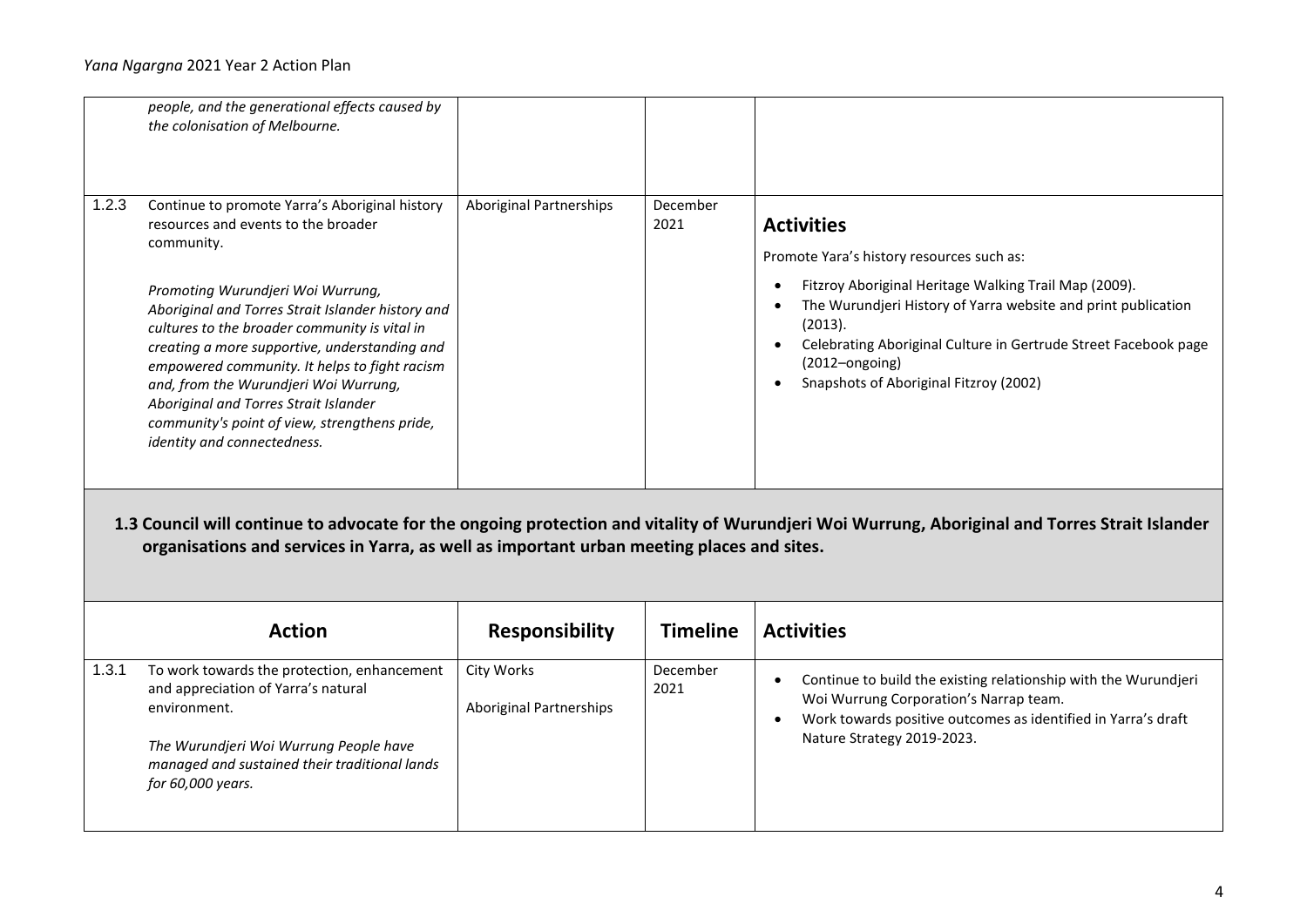| 1.3.2 | Provide officer support to Wurundjeri Woi                                                                                                                                        | <b>Aboriginal Partnerships</b> | December |                                                                                                                                                                                                                                                                                                             |
|-------|----------------------------------------------------------------------------------------------------------------------------------------------------------------------------------|--------------------------------|----------|-------------------------------------------------------------------------------------------------------------------------------------------------------------------------------------------------------------------------------------------------------------------------------------------------------------|
|       | Wurrung, Aboriginal and Torres Strait Islander                                                                                                                                   |                                | 2021     | <b>Activities</b>                                                                                                                                                                                                                                                                                           |
|       | community programs funded through Council's<br>Aboriginal Partnerships Grant Program.<br>Officers can provide invaluable assistance to<br>groups funded through Council's grants | Yarra Grants Officer           |          | Support the following 4 key programs currently funded through<br>$\bullet$<br>Council's Aboriginal Partnerships Grant Program. This support<br>may include general assistance, promoting, linking-in, brokering<br>relationships, advocating for, and helping to navigate Council<br>systems and processes. |
|       | program by helping troubleshoot any emerging<br>issues and also helping them navigate Council<br>processes (eg. getting permits for events).                                     |                                |          | <b>Melbourne Aboriginal Youth Sport and Recreation</b><br>1.<br><b>Incorporated (MAYSAR)</b>                                                                                                                                                                                                                |
|       |                                                                                                                                                                                  |                                |          | MAYSAR was initially established in the late 1970s as a<br>positive space to combat rising drug and alcohol problems in<br>Fitzroy. It is the last remaining community controlled<br>organisation in historically significant Gertrude Street.                                                              |
|       |                                                                                                                                                                                  |                                |          | <b>Indigenous Recreation Program</b><br>2.                                                                                                                                                                                                                                                                  |
|       |                                                                                                                                                                                  |                                |          | The Recreation Program helps the Parkies community stay<br>healthy, active and positive.                                                                                                                                                                                                                    |
|       |                                                                                                                                                                                  |                                |          | <b>Billabong BBQ and Foodshare</b><br>3.                                                                                                                                                                                                                                                                    |
|       |                                                                                                                                                                                  |                                |          | Established in 1999, Billabong BBQ provides a vital and<br>culturally appropriate space for Parkies to have a nutritious<br>meal and link in with services.                                                                                                                                                 |
|       |                                                                                                                                                                                  |                                |          | <b>Aboriginal Access and Engagement</b><br>4.<br>This program was established to work towards improving the<br>participation, health and wellbeing of Wurundjeri Woi<br>Wurrung, Aboriginal and Torres Strait Islander people in Yarra.                                                                     |
|       |                                                                                                                                                                                  |                                |          |                                                                                                                                                                                                                                                                                                             |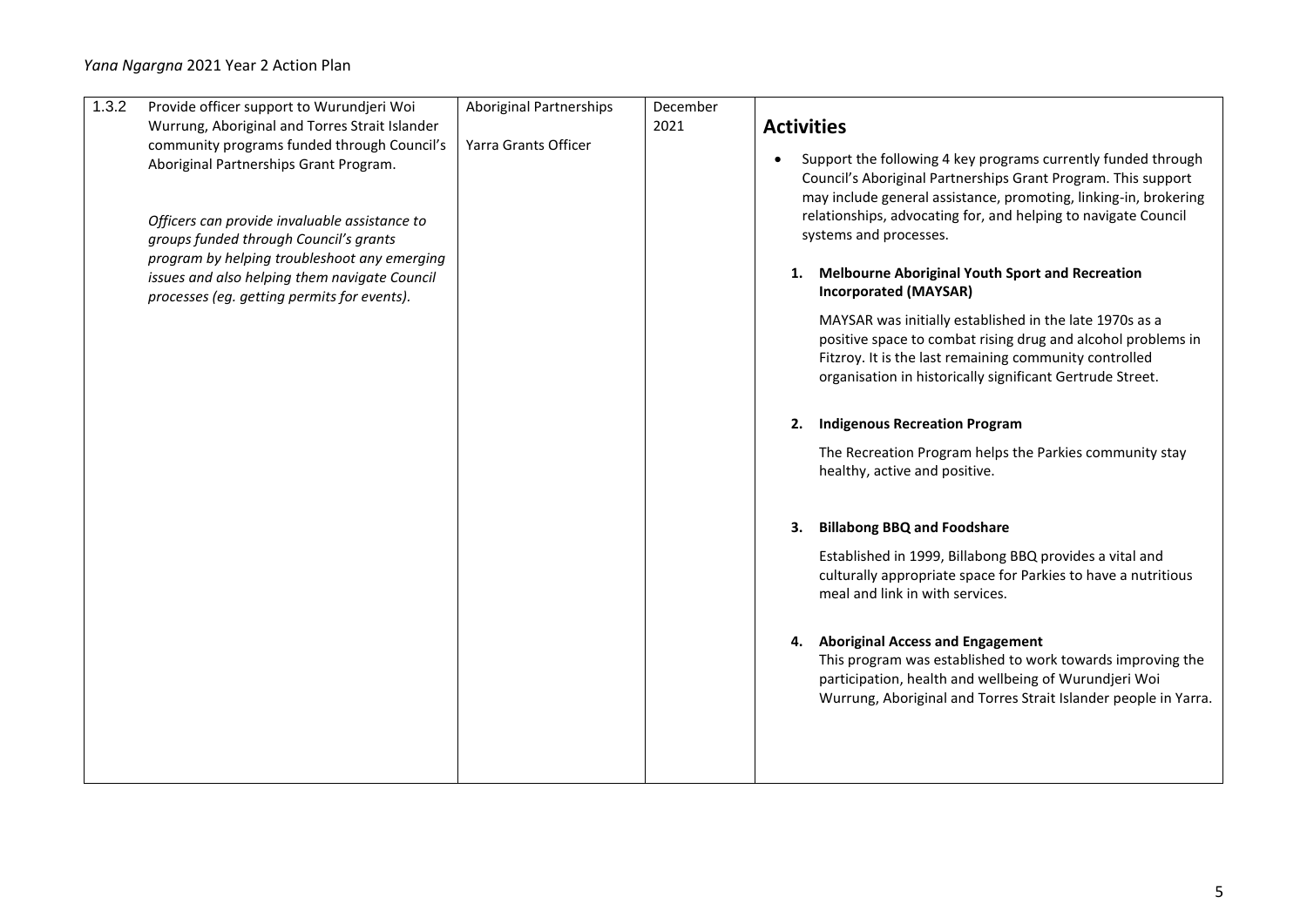| 1.3.3 | Ensure Wurundjeri Woi Wurrung, Aboriginal<br>and Torres Strait Islander artworks and<br>meeting places are free from graffiti.<br>This ensures respect and acknowledgment of<br>Wurundjeri Woi Wurrung, Aboriginal and<br>Torres Strait Islander art and meeting places                                                                                                                                                             | <b>Coordinator Services</b><br>Contracts<br>Waste Management and<br>Cleansing<br><b>Public Arts Officer</b> | Ongoing          | <b>Activities</b><br>Ensure timely removal of any graffiti from important Wurundjeri<br>Woi Wurrung, Aboriginal and Torres Strait Islander artworks and<br>sites in Yarra.                                                                                                                                                                                                                                                                                                                                                                                                                                                                                                                                                                                                                                                    |
|-------|-------------------------------------------------------------------------------------------------------------------------------------------------------------------------------------------------------------------------------------------------------------------------------------------------------------------------------------------------------------------------------------------------------------------------------------|-------------------------------------------------------------------------------------------------------------|------------------|-------------------------------------------------------------------------------------------------------------------------------------------------------------------------------------------------------------------------------------------------------------------------------------------------------------------------------------------------------------------------------------------------------------------------------------------------------------------------------------------------------------------------------------------------------------------------------------------------------------------------------------------------------------------------------------------------------------------------------------------------------------------------------------------------------------------------------|
| 1.4   | communities and will support organisations that are also building positive relationships with these communities.                                                                                                                                                                                                                                                                                                                    |                                                                                                             |                  | Council will continue to develop a range of positive relationships with the Wurundjeri Woi Wurrung, Aboriginal and Torres Strait Islander                                                                                                                                                                                                                                                                                                                                                                                                                                                                                                                                                                                                                                                                                     |
|       | <b>Action</b>                                                                                                                                                                                                                                                                                                                                                                                                                       | <b>Responsibility</b>                                                                                       | <b>Timeline</b>  | <b>Activities</b>                                                                                                                                                                                                                                                                                                                                                                                                                                                                                                                                                                                                                                                                                                                                                                                                             |
| 1.4.1 | Continue to ensure that Wurundjeri Woi<br>Wurrung, Aboriginal and Torres Strait Islander<br>young people and families have access to<br>culturally appropriate and safe services and<br>programs that acknowledge and meet their<br>health, education and wellbeing needs,<br>challenges and aspirations.<br>The values of this action are integral to other<br>Council policies including the future Zero to 25<br>Plan 2018-2022. | Family, Youth and Child's<br>Services Leadership Team                                                       | December<br>2021 | Improve services and suitability of access for Wurundjeri Woi<br>Wurrung, Aboriginal and Torres Strait Islander children and<br>families.<br>Provide culturally appropriate and sensitive practices and<br>$\bullet$<br>programs for Wurundjeri Woi Wurrung, Aboriginal and Torres<br>Strait Islander children and families.<br>Display Aboriginal and Torres Strait Islander flags in centres and on<br>signs.<br>Develop partnerships with Wurundjeri Woi Wurrung, Aboriginal<br>and Torres Strait Islander services to understand and support the<br>health, education and wellbeing needs of Wurundjeri Woi<br>Wurrung, Aboriginal and Torres Strait Islander children and<br>families.<br>Enrol Wurundjeri Woi Wurrung, Aboriginal and Torres Strait<br>$\bullet$<br>Islander children into education and care programs. |
| 1.4.2 | Provide Wurundjeri Woi Wurrung, Aboriginal<br>and Torres Strait Islander perspectives in the<br>children's education, care programs and<br>curriculums.<br>Aboriginal and Torres Strait Islander history has<br>been the missing link in the Australian<br>education system. The early education of our                                                                                                                             | <b>Children's Services</b><br>Leadership team<br>Senior Advisor Aboriginal<br>Partnerships                  | December<br>2021 | <b>Activities</b><br>Partner with the Wurundjeri Woi Wurrung Corporation to write<br>education programs.<br>Provide opportunities for Wurundjeri Woi Wurrung, Aboriginal and<br>Torres Strait Islander people to facilitate children's learning<br>programs.                                                                                                                                                                                                                                                                                                                                                                                                                                                                                                                                                                  |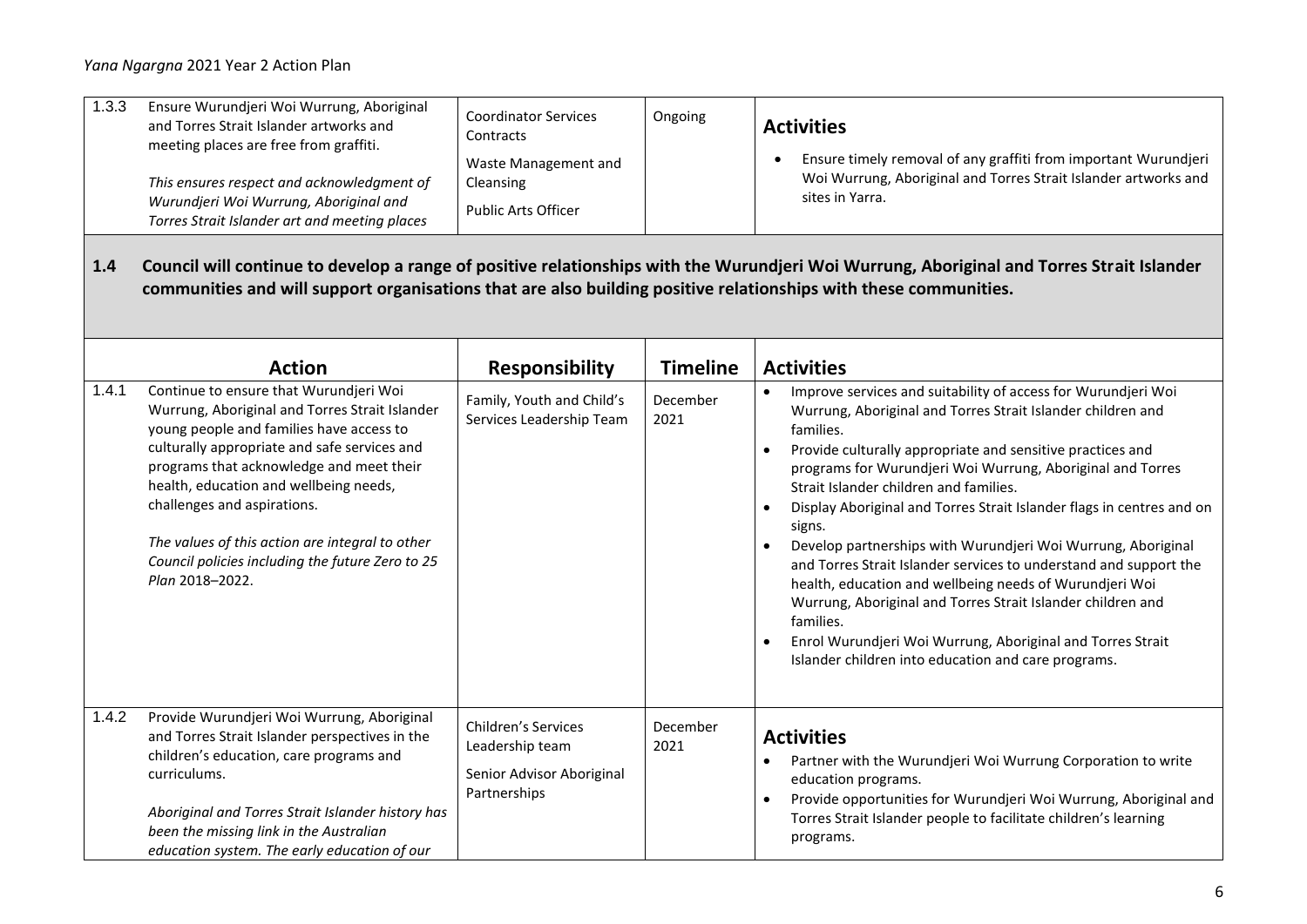|       | children will help provide the platform for<br>Reconciliation.                                                                                                                                                                                                                                                                     |                         |         | Work with the Senior Advisor Aboriginal Partnerships to<br>personalise age appropriate Acknowledgement of Country<br>statements at centres.<br>Engage in the Acknowledgement of Country with children in<br>programs.<br>Develop a teaching resource targeted for educators and teachers<br>working with children in the early years (0-8 years).<br>Recognise days of significance for Wurundjeri Woi Wurrung,<br>Aboriginal and Torres Strait Islander people including Wurundjeri<br>Week, NAIDOC week, Reconciliation Week, Aboriginal and Torres<br>Strait Islander Children's Day etc. |
|-------|------------------------------------------------------------------------------------------------------------------------------------------------------------------------------------------------------------------------------------------------------------------------------------------------------------------------------------|-------------------------|---------|----------------------------------------------------------------------------------------------------------------------------------------------------------------------------------------------------------------------------------------------------------------------------------------------------------------------------------------------------------------------------------------------------------------------------------------------------------------------------------------------------------------------------------------------------------------------------------------------|
| 1.4.3 | Provide support to key organisations and<br>services that work with the Wurundjeri Woi<br>Wurrung, Aboriginal and Torres Strait Islander<br>community in Yarra.<br>To ensure organisations and services are<br>supported and have Wurundjeri Woi Wurrung,<br>Aboriginal and Torres Strait Islander input into<br>service delivery. | Aboriginal Partnerships | Ongoing | <b>Activities</b><br>Provide support to Woi Wurrung, Aboriginal and Torres Strait<br>Islander organisations in Yarra.<br>Provide support to organisations and services that support the<br>Wurundjeri Woi, Aboriginal and Torres Strait Islander community.<br>Provide support to Charcoal Lane.                                                                                                                                                                                                                                                                                             |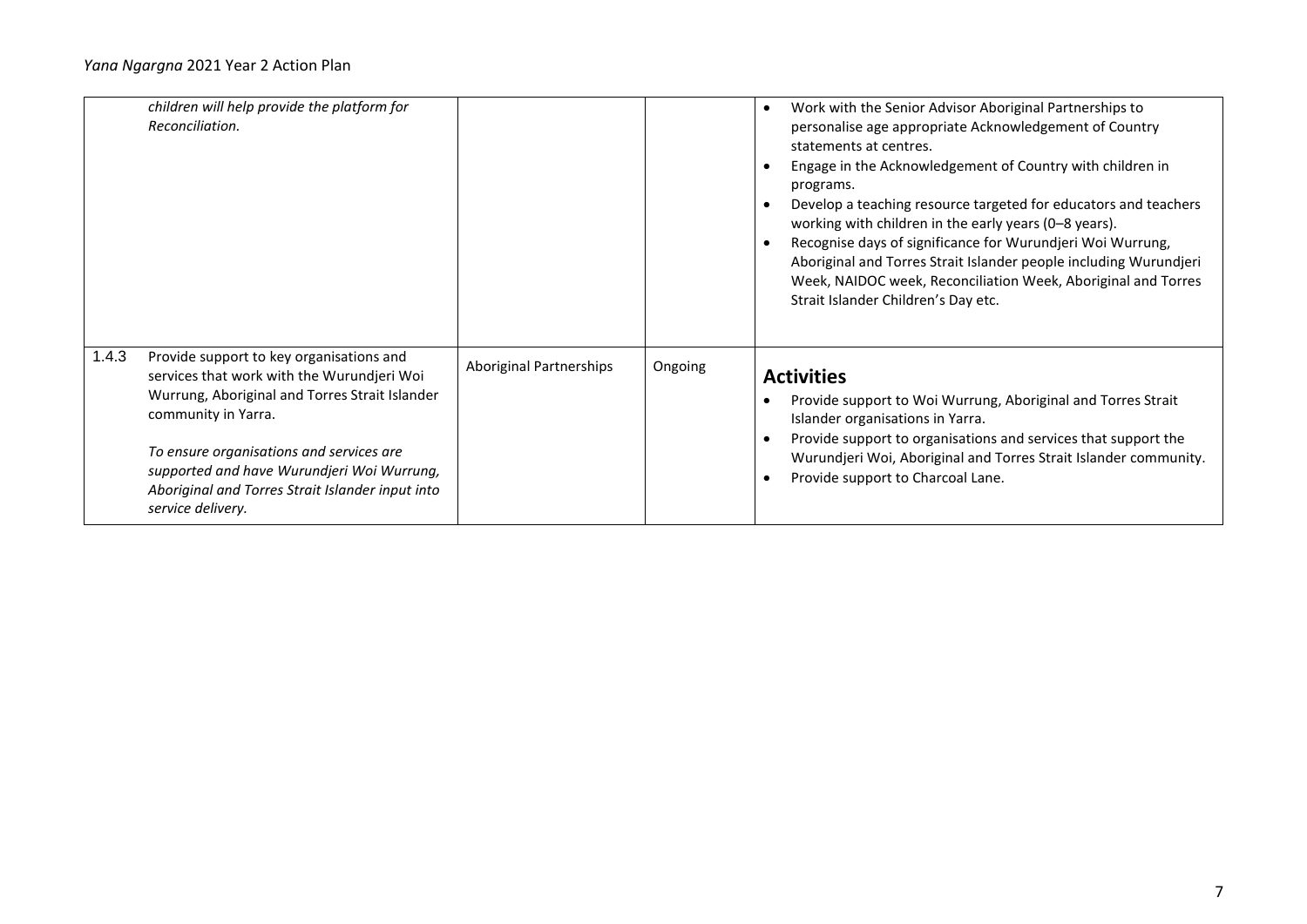**2. VISIBLE CULTURE—***Increasing the visibility of Wurundjeri Woi Wurrung, Aboriginal and Torres Strait Islander people, culture, issues and achievements in Yarra.*

#### **Commitments**

Council will:

- 2.1 Strive to increase the visibility of Wurundjeri Woi Wurrung, Aboriginal and Torres Strait Islander people, arts, events, significant calendar days, culture, languages, achievements, issues and history in Yarra, and provide opportunities for the broader community to engage and learn.
- 2.2 Continue working towards a celebration of national identity that is more inclusive of the Wurundjeri Woi Wurrung, Aboriginal and Torres Strait Islander peoples as outlined in Council's 'January 26 decision' of 15 August 2017.

**2.1 Council will increase the visibility of Wurundjeri Woi Wurrung, Aboriginal and Torres Strait Islander people, arts, events, significant calendar days, culture, languages, achievements, issues and history in Yarra, and provide opportunities for the broader community to engage and learn.**

|       | <b>Action</b>                                                                                                                                                                                                                                              | <b>Responsibility</b>                                                                                             | <b>Timeline</b> | <b>Activities</b>                                                                                                                                                       |
|-------|------------------------------------------------------------------------------------------------------------------------------------------------------------------------------------------------------------------------------------------------------------|-------------------------------------------------------------------------------------------------------------------|-----------------|-------------------------------------------------------------------------------------------------------------------------------------------------------------------------|
| 2.1.1 | Continue to fly the Aboriginal and Torres Strait<br>Islander flags.                                                                                                                                                                                        | Venue and Events                                                                                                  | Ongoing         | Fly the Aboriginal and Torres Strait Islander flags on all town halls.                                                                                                  |
|       | As a mark of respect and acknowledgment to<br>Aboriginal and Torres Strait Islander peoples.                                                                                                                                                               |                                                                                                                   |                 |                                                                                                                                                                         |
| 2.1.2 | Develop educational materials to enhance<br>community understanding of traditional foods<br>and agricultural practices.<br>Education is vital to broader community<br>understandings of Aboriginal and Torres Strait<br>Islander peoples and ways of life. | Urban Agriculture<br><b>Facilitator Streetscapes</b><br>and Natural Values Team<br><b>Aboriginal Partnerships</b> | Dec 2021        | <b>Activities</b><br>Ensure integration of educational materials about traditional foods<br>and agricultural practices into workshops, website and council<br>projects. |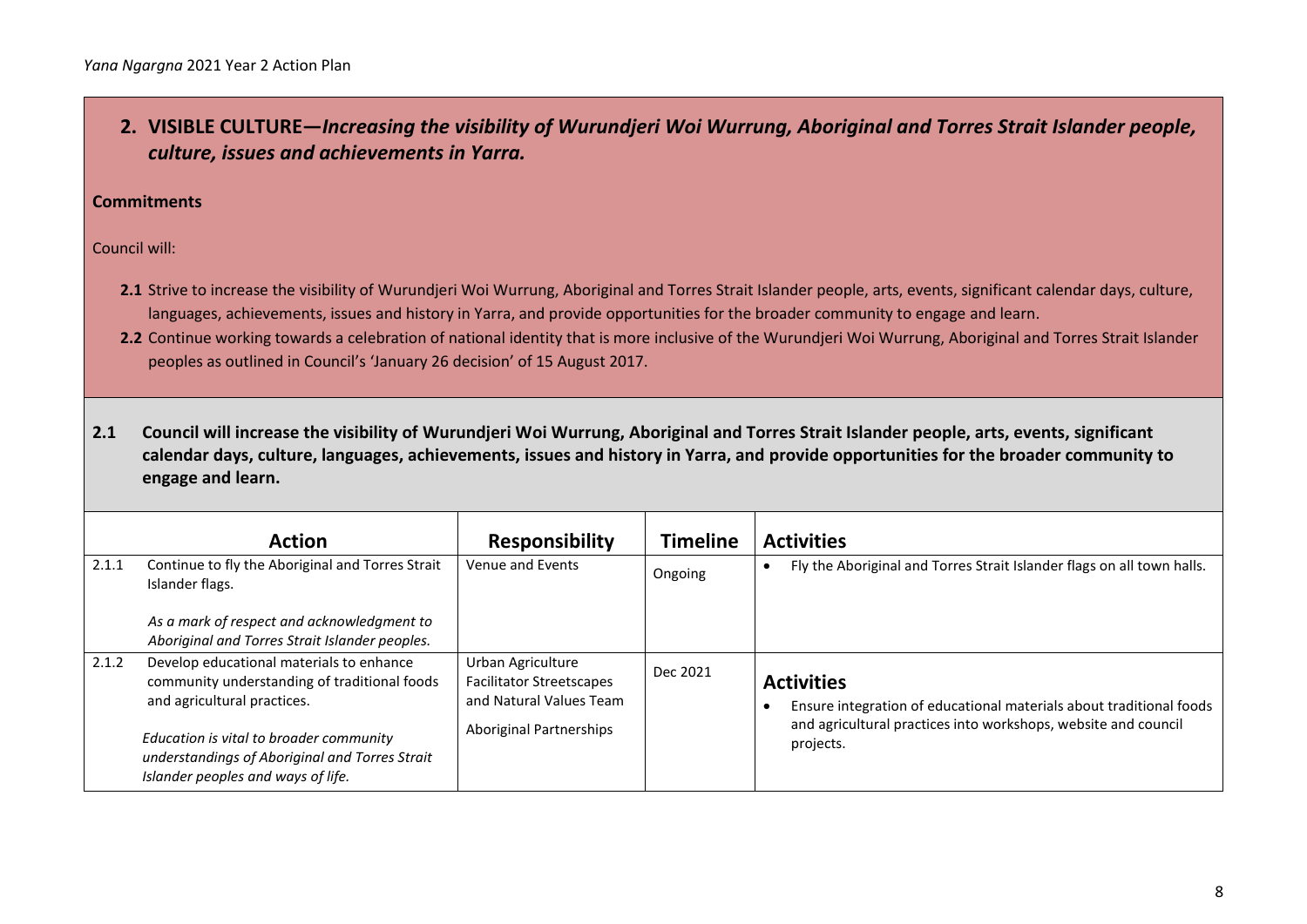| 2.1.3 | Deliver Smith Street Dreaming Festival, noting<br>that resources are limited.<br>Community expectations around this event are<br>huge, and it provides an opportunity to<br>showcase Aboriginal and Torres Strait Islander<br>artists.                                                                                                                                                                                 | Arts and Culture<br><b>Community Partnership</b><br><b>Smith Street Working</b><br>Group                                                                                                                                                  | <b>July 2021</b>                             | <b>Activities</b><br>Search for funding opportunities for the event.<br>Resource the Smith Dreaming Festival with cash and in-kind<br>support to realise the event.<br>Engage the Council's RAP Working Group members to volunteer at<br>$\bullet$<br>and support the Smith Street Dreaming event.                                                                                                                                                                                                      |
|-------|------------------------------------------------------------------------------------------------------------------------------------------------------------------------------------------------------------------------------------------------------------------------------------------------------------------------------------------------------------------------------------------------------------------------|-------------------------------------------------------------------------------------------------------------------------------------------------------------------------------------------------------------------------------------------|----------------------------------------------|---------------------------------------------------------------------------------------------------------------------------------------------------------------------------------------------------------------------------------------------------------------------------------------------------------------------------------------------------------------------------------------------------------------------------------------------------------------------------------------------------------|
| 2.1.4 | Hold events in National Reconciliation Week to<br>increase knowledge of Wurundjeri Woi<br>Wurrung, Aboriginal and Torres Strait Islander<br>histories and cultures.<br>It is important that the wider Yarra community<br>have an understanding of Aboriginal and Torres<br>Strait Islander history and culture. Blakwiz is a<br>great way of facilitating Aboriginal and Torres<br>Strait Islander cultural awareness. | <b>VARIOUS LEADS:</b><br><b>Community Arts Officer</b><br>Libraries Community<br>Programs and Outreach<br>Team<br>Community Learning and<br>Partnership Team<br>Ewing Trust Officer, Yarra<br>Libraries<br><b>Aboriginal Partnerships</b> | May 2021                                     | <b>Activities</b><br>Community Arts to develop an online map of Aboriginal and<br>Torres Strait Islander artwork in Yarra.<br>Libraries to present Reconciliation on the Rooftop and Koorie<br>$\bullet$<br>Story time.<br>Feature and promote Wurundjeri Woi Wurrung, Aboriginal and<br>$\bullet$<br>Torres Strait Islander performers.<br>Promotion of Wurundjeri Woi Wurrung, Aboriginal and Torres<br>$\bullet$<br>Strait Islander collection and further learning sources from Yarra<br>Libraries. |
| 2.1.5 | Hold 'Blakwiz' event as part of Leaps and<br><b>Bounds Music Festival.</b>                                                                                                                                                                                                                                                                                                                                             | <b>Community Arts Officer</b><br>Yarra Libraries<br>Ewing Trust (subject to<br>event being held in<br>Fitzroy)                                                                                                                            | Part of Leaps<br>and Bounds<br>Festival 2021 | <b>Activities</b><br>Raise awareness about Wurundjeri Woi Wurrung, Aboriginal and<br>Torres Strait Islander histories, cultures, arts and communities.<br>Feature and promote Wurundjeri Woi Wurrung, Aboriginal and<br>$\bullet$<br>Torres Strait Islander performers.<br>Promotion of Wurundjeri Woi Wurrung, Aboriginal and Torres<br>Strait Islander collection and further learning sources from Yarra<br>Libraries.                                                                               |
| 2.1.6 | Hold an event to mark National Sorry Day on 26<br>May 2021.<br>As a way of showing respect and<br>acknowledgment to members and their families                                                                                                                                                                                                                                                                         | <b>Aboriginal Partnerships</b><br>Arts, Culture and Venues                                                                                                                                                                                | 26 May 2021                                  | <b>Activities</b><br>Hold a culturally respectful event at the Stolen Generations<br>٠<br>Marker in Fitzroy on National Sorry Day 2021<br>Seek partnership with allied organisations or groups.                                                                                                                                                                                                                                                                                                         |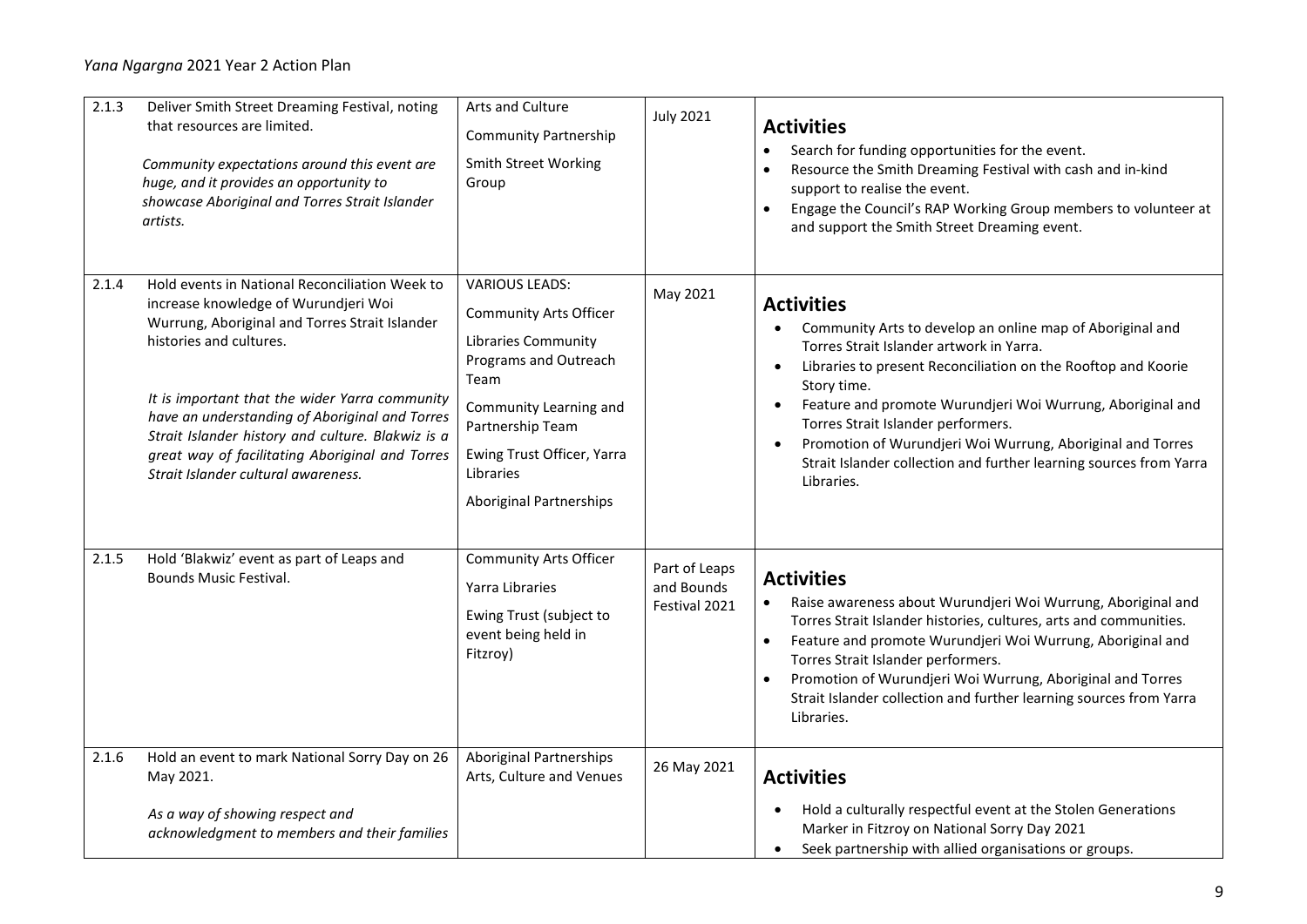|       | who were affected by past racist government<br>policies                                                                                                                                                                                                                                                                                                   |                                                                                     |                          |                                                                                                                                                                                                                                                                                                                                                                                                                                                                                                                                                                                                 |
|-------|-----------------------------------------------------------------------------------------------------------------------------------------------------------------------------------------------------------------------------------------------------------------------------------------------------------------------------------------------------------|-------------------------------------------------------------------------------------|--------------------------|-------------------------------------------------------------------------------------------------------------------------------------------------------------------------------------------------------------------------------------------------------------------------------------------------------------------------------------------------------------------------------------------------------------------------------------------------------------------------------------------------------------------------------------------------------------------------------------------------|
| 2.1.7 | Celebrate NAIDOC week.<br>NAIDOC week is a time to celebrate Wurundjeri<br>Woi Wurrung, Aboriginal and Torres Strait<br>Islander histories, cultures and achievements<br>and is an opportunity to recognise the<br>contributions that members of these<br>communities make to our country and our<br>society.                                             | Senior Advisor Aboriginal<br>Partnerships<br>Coordinator Aboriginal<br>Partnerships | <b>July 2021</b>         | <b>Activities</b><br>Support Wurundjeri Woi Wurrung, Aboriginal and Torres Strait<br>Islander employees to engage with their culture and community<br>through NAIDOC Week events.<br>Support all staff to participate in events in the local community.<br>$\bullet$<br>Promote Council affiliated NAIDOC week events (and other<br>$\bullet$<br>events happening in the local area) to the broader community.<br>Contact the Victorian NAIDOC Week Committee to discuss<br>$\bullet$<br>mutually-beneficial opportunities.                                                                     |
| 2.1.8 | Produce, manage, deliver and promote<br>exhibitions by Victorian Aboriginal and Torres<br>Strait Islander artists at Council venues.<br>Promoting and showcasing Wurundjeri Woi<br>Wurrung, Aboriginal and Torres Strait Islander<br>artists and their artworks to the wider Yarra<br>community is an important way to promote<br>local work and culture. | <b>Public Arts Officer</b>                                                          | Various dates<br>in 2021 | <b>Activities</b><br>Create an opportunity for a Victorian Aboriginal and Torres Strait<br>Islander Artist to exhibit at Bargoonga Nganjin as part of Arts and<br>Culture's Annual Exhibition Program.<br>Create an opportunity for a Victorian Aboriginal and Torres Strait<br>$\bullet$<br>Islander artist to exhibit at Richmond Town Hall as part of Arts<br>and Culture's Annual Exhibition Program.<br>Promote the work of Victorian Aboriginal and Torres Strait<br>Islander artists.<br>Promote Victorian Aboriginal and Torres Strait Islander histories<br>$\bullet$<br>and cultures. |
| 2.1.9 | Council will seek opportunities to name places<br>in Yarra using Woi Wurrung language in line<br>with Yarra's Naming of Roads Features and<br>Places Policy.<br>In the past all places on Country were referred<br>to in Woi Wurrung language. Naming places<br>this way helps to keep Woi Wurrung language<br>alive.                                     | Aboriginal Partnerships<br>Governance                                               | December<br>2021         | <b>Activities</b><br>Ensure that relevant Yarra staff are aware of Council's Naming<br>Roads, Features, and Places policy.<br>Assist Yarra staff in contacting the Wurundjeri Woi Wurrung<br>Corporation when naming opportunities arise.                                                                                                                                                                                                                                                                                                                                                       |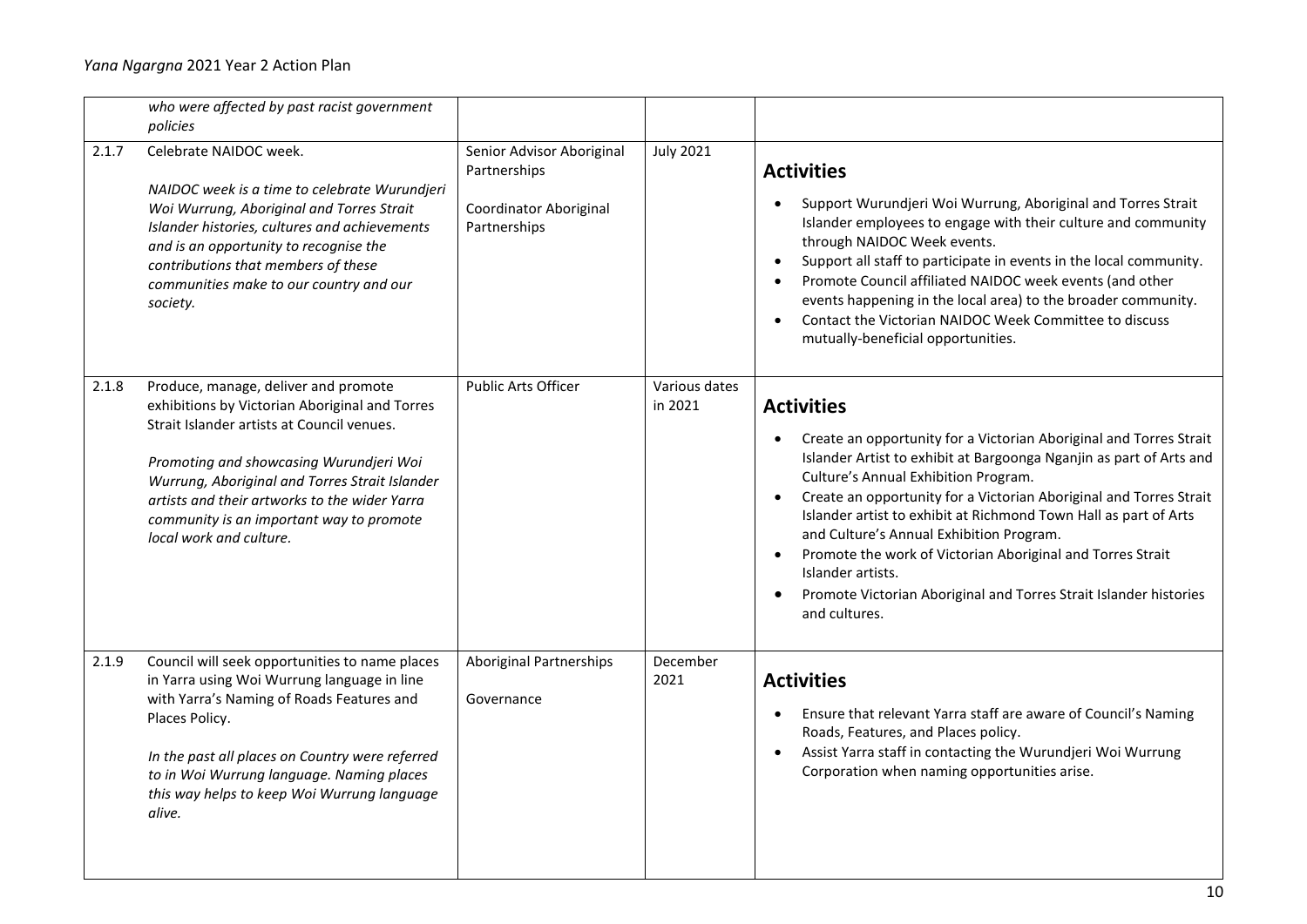| $2.2$ | and Torres Strait Islander peoples as outlined in Council's 'January 26 decision' of 15 August 2017.                                                                                                                                                                                                                                                                                                                                                                                                              |                                                                                                                                         |                    | Council will continue working towards a celebration of national identity that is more inclusive of the Wurundjeri Woi Wurrung, Aboriginal                                                                                                                                                               |
|-------|-------------------------------------------------------------------------------------------------------------------------------------------------------------------------------------------------------------------------------------------------------------------------------------------------------------------------------------------------------------------------------------------------------------------------------------------------------------------------------------------------------------------|-----------------------------------------------------------------------------------------------------------------------------------------|--------------------|---------------------------------------------------------------------------------------------------------------------------------------------------------------------------------------------------------------------------------------------------------------------------------------------------------|
|       | <b>Action</b>                                                                                                                                                                                                                                                                                                                                                                                                                                                                                                     | <b>Responsibility</b>                                                                                                                   | <b>Timeline</b>    | <b>Activities</b>                                                                                                                                                                                                                                                                                       |
| 2.2.1 | Promote and hold a culturally-sensitive event<br>featuring a Smoking Ceremony on January 26<br>that acknowledges the loss of culture, language<br>and identity felt by the Wurundjeri Woi<br>Wurrung, Aboriginal and Torres Strait Islander<br>community on January 26.<br>January 26 marks the beginning of the loss of<br>Wurundjeri Woi Wurrung, Aboriginal and<br>Torres Strait Islander culture, life and language<br>and is therefore not an appropriate day for a<br>celebration of our national identity. | <b>Aboriginal Partnerships</b><br>Wurundjeri Council<br>Yarra Libraries<br>Arts, Culture and Venues<br>Communications and<br>Engagement | 26 January<br>2021 | Council to host a respectful Wurundjeri Woi Wurrung Smoking<br>Ceremony and historical storytelling event to mark January 26.<br>Adapt presentation of the event to meet any Covid-19 social<br>distancing restrictions.<br>Partner with the Communications and Engagement team to<br>promote the event |

*3* **COMMUNITY HEALTH AND WELLBEING—***Working towards improved health and wellbeing outcomes for Wurundjeri Woi Wurrung, Aboriginal and Torres Strait Islander people in Yarra.*

#### **Commitments**

Council will:

- **3.1** Support vulnerable Wurundjeri Woi Wurrung, Aboriginal and Torres Strait Islander community members.
- **3.2** Advocate for Wurundjeri Woi Wurrung, Aboriginal and Torres Strait Islander people on issues in which they are experiencing poor outcomes.
- **3.3** Fight racism and advocate for broader understandings of Wurundjeri Woi Wurrung, Aboriginal and Torres Strait Islander community experiences, issues and stories in line with Council's 'January 26 decision' 15 August 2017.
- **3.1 Council will support vulnerable Wurundjeri Woi Wurrung, Aboriginal and Torres Strait Islander community members.**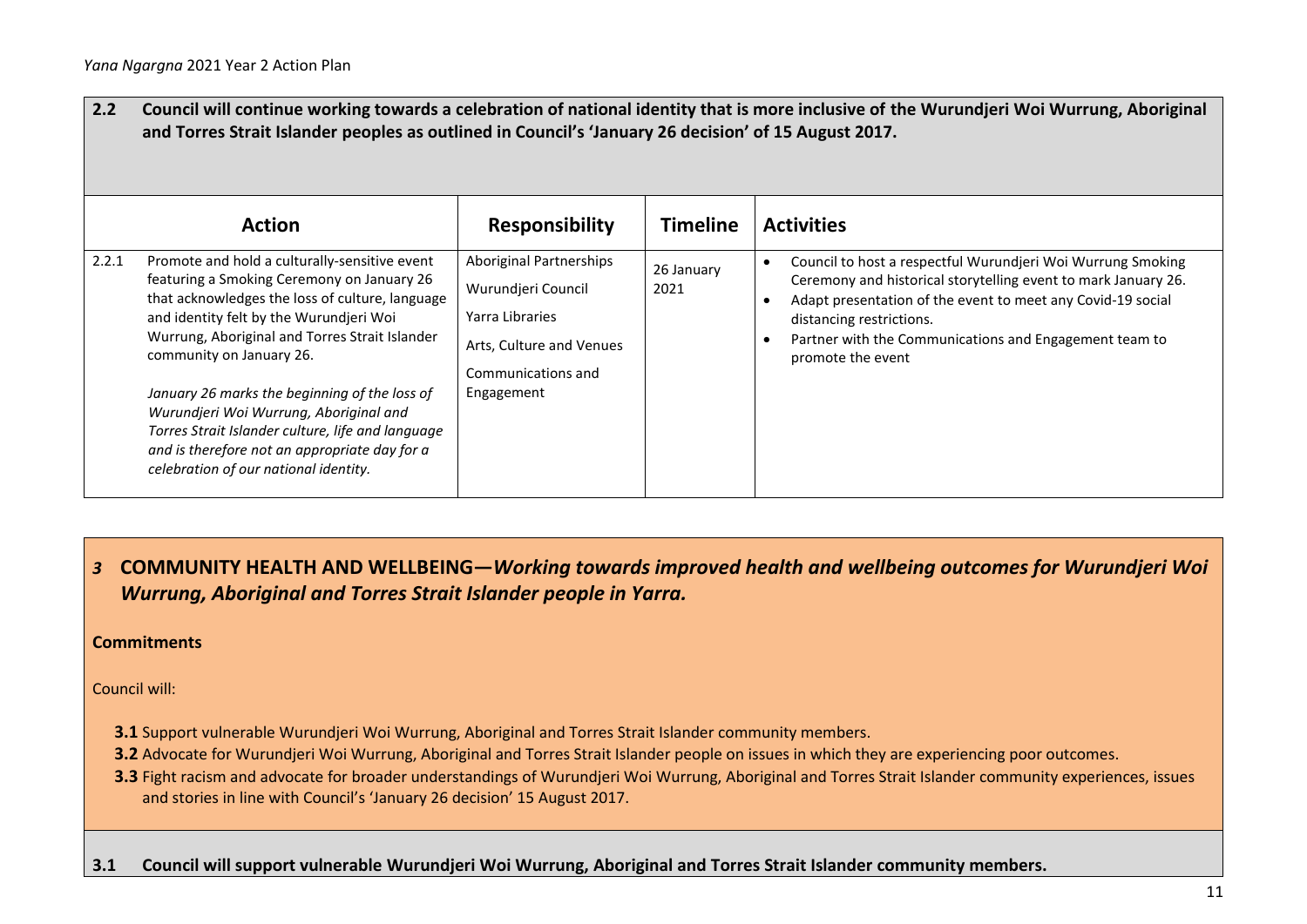|       | <b>Action</b>                                                                                                                                                                                                                                                                                                                                                                                                                                                                                                                                                        | <b>Responsibility</b>                                                                     | <b>Timeline</b>  | <b>Activities</b>                                                                                                                                                                                                                   |
|-------|----------------------------------------------------------------------------------------------------------------------------------------------------------------------------------------------------------------------------------------------------------------------------------------------------------------------------------------------------------------------------------------------------------------------------------------------------------------------------------------------------------------------------------------------------------------------|-------------------------------------------------------------------------------------------|------------------|-------------------------------------------------------------------------------------------------------------------------------------------------------------------------------------------------------------------------------------|
| 3.1.1 | Explore opportunities to support a community<br>arts and crafts workshop for the Parkies and<br>other Aboriginal community members in Yarra.<br>Members of the Parkies community and others<br>have expressed a great desire for this kind of<br>designated space with culturally appropriate<br>activities.                                                                                                                                                                                                                                                         | Aboriginal<br>Partnerships                                                                | December         | Build relationship with Florence Peel Centre - and seek<br>opportunities to link in with other stakeholders.                                                                                                                        |
| 3.1.2 | Continue to facilitate the ongoing meetings of<br>Yarra Aboriginal Support Network (YASN) to<br>support services, agencies and organisations<br>working with the Parkies and vulnerable<br>Wurundjeri Woi Wurrung Aboriginal and Torres<br>Strait Islander community members in Yarra.<br>Established in 2004, YASN serves an invaluable<br>role as an information-sharing and service co-<br>ordination network that supports the wellbeing<br>of Parkies and other vulnerable Wurundjeri Woi<br>Wurrung, Aboriginal and Torres Strait Islander<br>people in Yarra. | Senior Advisor<br>Aboriginal<br>Partnerships<br>Coordinator<br>Aboriginal<br>Partnerships | December 2021    | <b>Activities</b><br>Facilitate at least 10 meetings per year.<br>Maintain a focus on coordinating support to the community<br>through the Covid-19 pandemic.                                                                       |
| 3.1.3 | Revitalise the Smith Street Working Group.<br>This group serves an important role in building<br>relationships between Aboriginal community<br>and Victoria Police                                                                                                                                                                                                                                                                                                                                                                                                   | Aboriginal<br>Partnerships<br><b>Smith Street Working</b><br>Group<br>Victoria Police     | <b>July 2021</b> | <b>Activities</b><br>Renew membership for the Smith Street working group, set<br>$\bullet$<br>meeting schedule and agenda for the year.                                                                                             |
| 3.1.4 | Build and maintain relationships with Wurundjeri<br>Woi Wurrung, Aboriginal and Torres Strait<br>Islander community members, organisations and<br>services that encourage participation in physical<br>activity programs or services.<br>By building relationships with Wurundjeri Woi<br>Wurrung, Aboriginal and Torres Strait Islander                                                                                                                                                                                                                             | Yarra Leisure<br>Participation Officer                                                    | December 2021    | <b>Activities</b><br>Offer at least 25 Yarra Leisure community memberships<br>$\bullet$<br>continue to disadvantaged/vulnerable members of the local<br>Wurundjeri Woi Wurrung, Aboriginal and Torres Strait Islander<br>community. |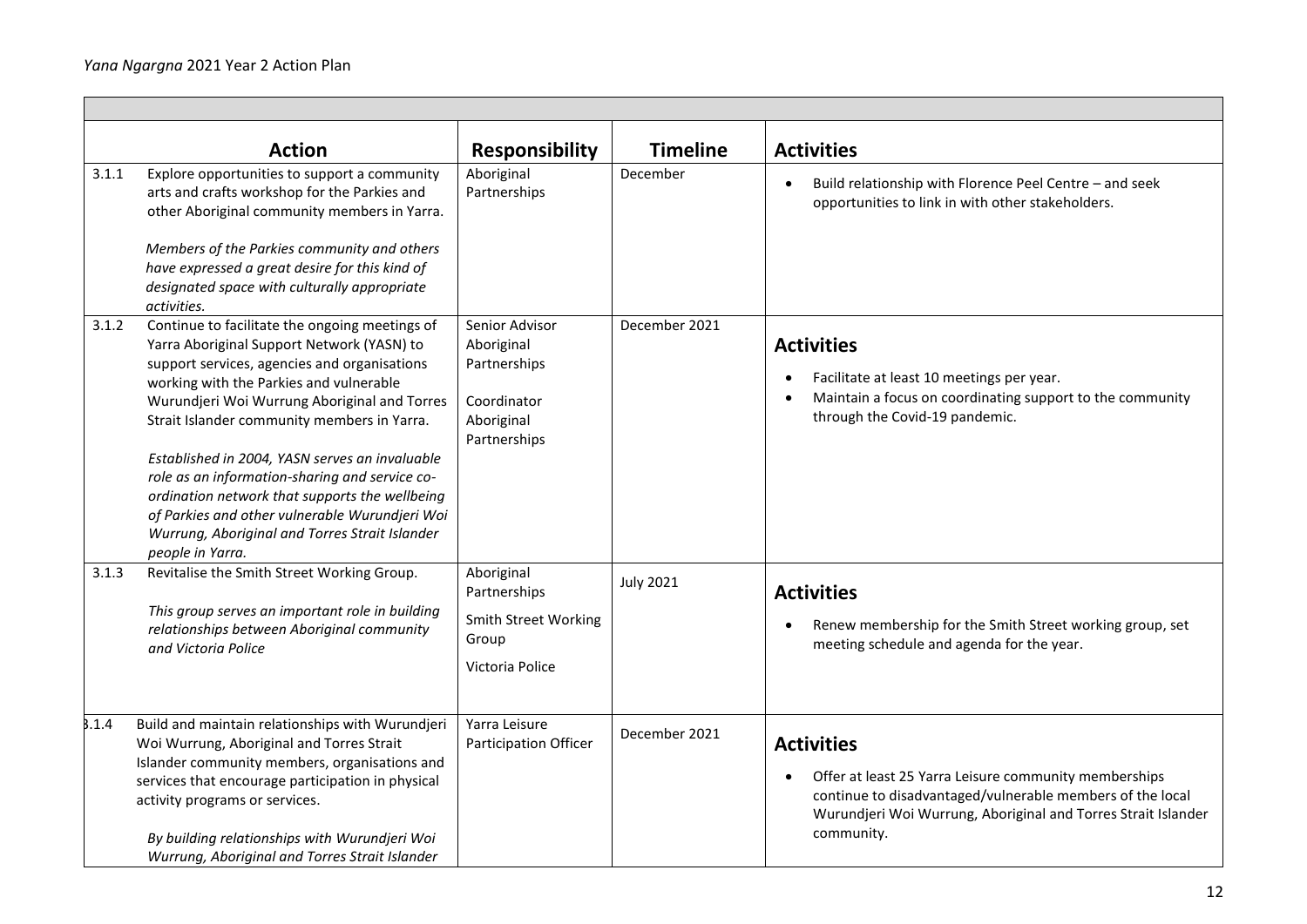|                                                                                                                                                                                                                                                  | community members, organisations and<br>services, Yarra hopes to reduce some of the<br>barriers to greater participation and health<br>within this community.                                                                                                                                                                                                                                                                                         |                                                                                                                            |                 | Build relationships and support organisations that have<br>$\bullet$<br>programs and services currently in place focused on physical<br>activity and active living for the local Wurundjeri Woi Wurrung,<br>Aboriginal and Torres Strait Islander community.                                                                                                                                   |  |
|--------------------------------------------------------------------------------------------------------------------------------------------------------------------------------------------------------------------------------------------------|-------------------------------------------------------------------------------------------------------------------------------------------------------------------------------------------------------------------------------------------------------------------------------------------------------------------------------------------------------------------------------------------------------------------------------------------------------|----------------------------------------------------------------------------------------------------------------------------|-----------------|------------------------------------------------------------------------------------------------------------------------------------------------------------------------------------------------------------------------------------------------------------------------------------------------------------------------------------------------------------------------------------------------|--|
|                                                                                                                                                                                                                                                  | Wurrung, Aboriginal and Torres Strait Islander people are experiencing poor outcomes.                                                                                                                                                                                                                                                                                                                                                                 |                                                                                                                            |                 | 3.2 Council will advocate for Wurundjeri Woi Wurrung, Aboriginal and Torres Strait Islander people on issues in which Wurundjeri Woi                                                                                                                                                                                                                                                           |  |
|                                                                                                                                                                                                                                                  | <b>Action</b>                                                                                                                                                                                                                                                                                                                                                                                                                                         | <b>Responsibility</b>                                                                                                      | <b>Timeline</b> | <b>Activities</b>                                                                                                                                                                                                                                                                                                                                                                              |  |
| 3.2.1                                                                                                                                                                                                                                            | Strengthen Wurundjeri Woi Wurrung,<br>Aboriginal and Torres Strait Islander disability<br>support networks through Balit Narrum<br>membership.<br>The incidence of disability is more than twice<br>that of non-Aboriginal and Torres Strait<br>Islander people and culturally responsive<br>measures are needed within the roll-out of the<br>NDIS in the North East Metropolitan Area<br>(NEMA) to ensure that adequate resources are<br>available. | Aged and Disability<br>Services Officers                                                                                   | December 2021   | Attend Balit Narrum meetings.<br>$\bullet$<br>Actively support initiatives where appropriately developed as a<br>$\bullet$<br>result of the Balit Narrum meetings.<br>Work in partnership with the Brotherhood of St Laurence, to<br>$\bullet$<br>actively support initiatives where appropriate as a result of the<br><b>Balit Narrum meetings.</b>                                           |  |
| 3.3 Council will fight racism and advocate for broader understandings of Wurundjeri Woi Wurrung, Aboriginal and Torres Strait Islander<br>community experiences, issues and stories in line with Council's 'January 26 decision' 15 August 2017. |                                                                                                                                                                                                                                                                                                                                                                                                                                                       |                                                                                                                            |                 |                                                                                                                                                                                                                                                                                                                                                                                                |  |
|                                                                                                                                                                                                                                                  | <b>Action</b>                                                                                                                                                                                                                                                                                                                                                                                                                                         | <b>Responsibility</b>                                                                                                      | <b>Timeline</b> | <b>Activities</b>                                                                                                                                                                                                                                                                                                                                                                              |  |
| 3.3.1                                                                                                                                                                                                                                            | Promote the January 26 information<br>sheet that was translated into the six<br>most spoken languages in Yarra, and<br>partner with the Yarra Settlement<br>Forum and the Yarra Multicultural<br>Advisory Group to distribute and<br>promote.                                                                                                                                                                                                         | <b>Aboriginal Partnerships</b><br><b>YNAG</b><br><b>YSF</b><br>Yarra's Neighbourhood<br><b>Houses and Learning Centres</b> | January 2021    | Partner with Yarra's settlement Forum and Yarra's<br>$\bullet$<br>Multicultural Advisory group to promote and distribute the<br>information sheets.<br>Partner and work with public housing mangers to promote and<br>$\bullet$<br>distribute January 26 information sheets.<br>Partner and work with Yarra Libraries to promote and<br>$\bullet$<br>distribute January 26 information sheets. |  |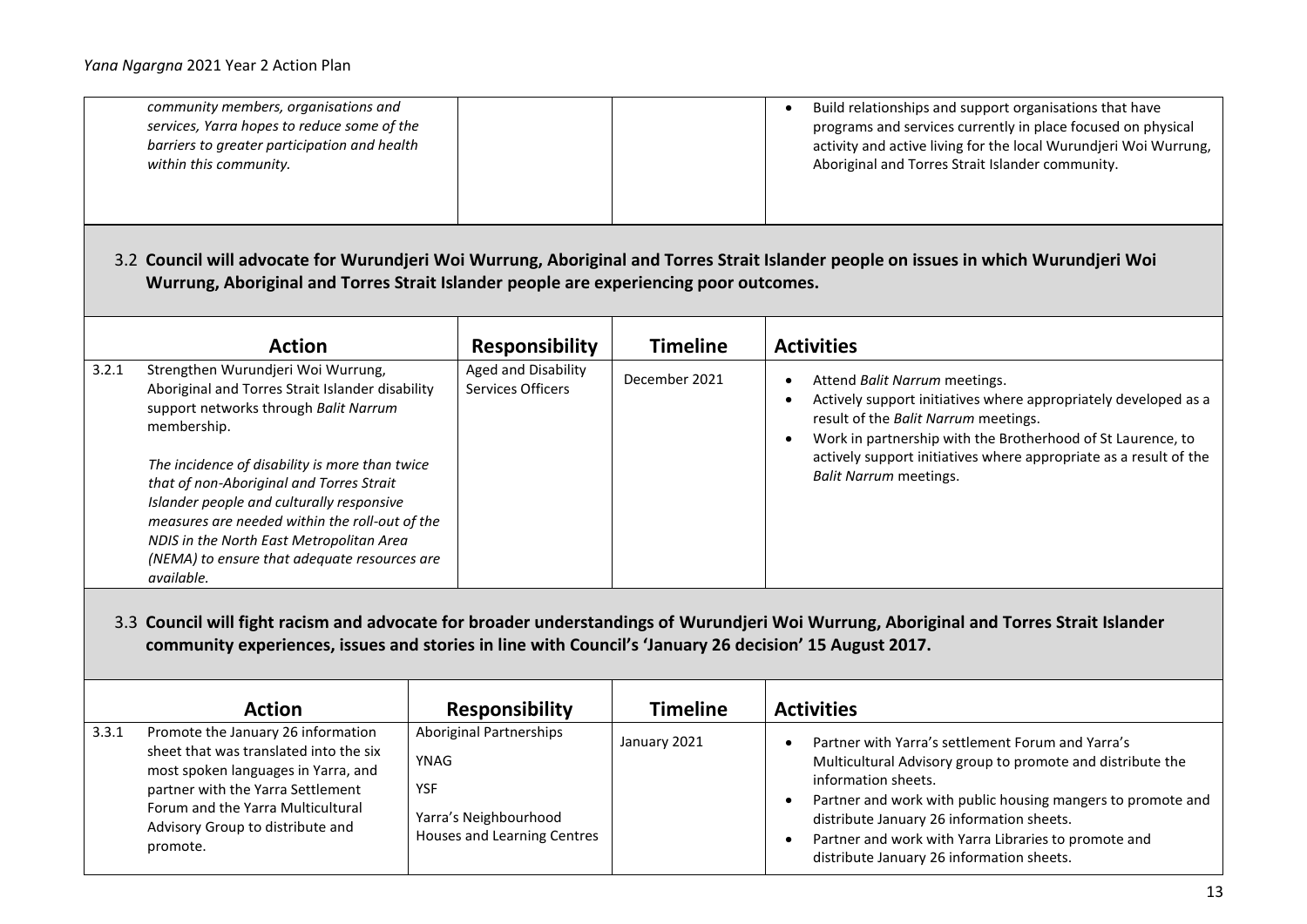|       | Community consultation revealed that<br>new residents were less likely to have<br>been exposed to Aboriginal and Torres<br>Strait Islander experiences of January<br>26.                                                                                                                                           | Communications and<br>Engagement |         |                                                                                                                                                                                                        |
|-------|--------------------------------------------------------------------------------------------------------------------------------------------------------------------------------------------------------------------------------------------------------------------------------------------------------------------|----------------------------------|---------|--------------------------------------------------------------------------------------------------------------------------------------------------------------------------------------------------------|
| 3.3.2 | Oversee bimonthly January 26 Network<br>meetings to support other Councils<br>seeking to make respectful changes to<br>how they mark our national day.<br>This group was established to info-<br>share and support other Councils and<br>groups looking to make respectful<br>changes to how they mark January 26. | <b>Aboriginal Partnerships</b>   | ongoing | <b>Activities</b><br>Continue to help co-ordinate and provide administrative<br>support to the January 26 multi-council network.<br>Meetings hosted on rotation by various councils in the<br>network. |

# *4* **ORGANISATIONAL DEVELOPMENT—***Increasing Council's confidence and capacity through improved Wurundjeri Woi Wurrung, Aboriginal and Torres Strait Islander employment pathways, cultural awareness and internal coordination.*

**Commitments** 

Council will:

- 4.1 Improve employment opportunities for Wurundjeri Woi Wurrung, Aboriginal and Torres Strait Islander people at Council and in the broader community.
- 4.2 Build organisational capacity, confidence and cultural awareness to better serve the Wurundjeri Woi Wurrung, Aboriginal and Torres Strait Islander community.
- 4.3 Maintain clear, transparent and accountable processes in implementing and tracking commitments detailed in this plan and annual action plans.

**4.1 Council will improve employment opportunities for Wurundjeri Woi Wurrung, Aboriginal and Torres Strait Islander people at Council and in the broader community.**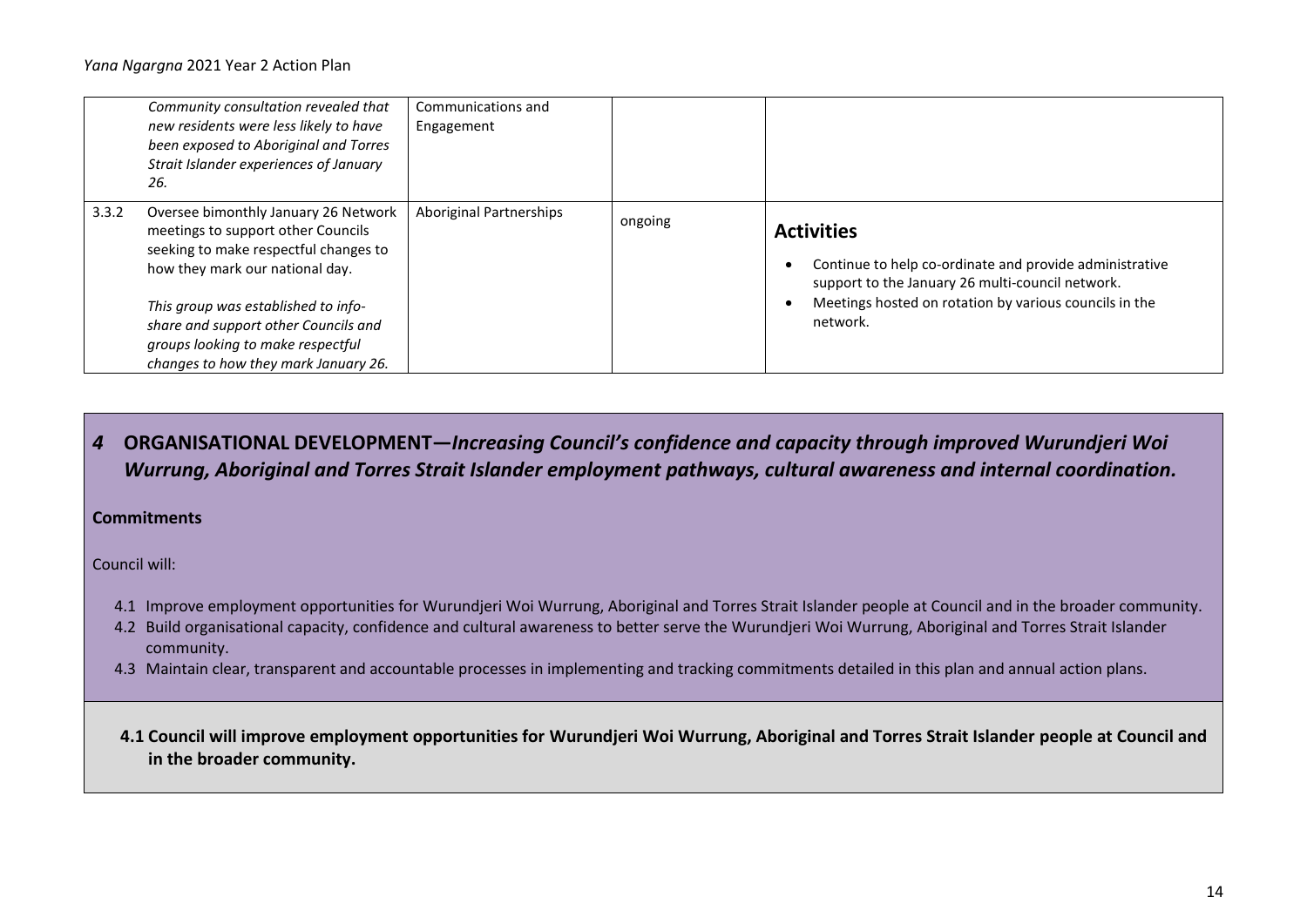|       | <b>Action</b>                                                                                                                                                                                                                                                                                             | <b>Responsibility</b>          | <b>Timeline</b>  | <b>Activities</b>                                                                                                                                                                                                                                                                                                                                                                                   |
|-------|-----------------------------------------------------------------------------------------------------------------------------------------------------------------------------------------------------------------------------------------------------------------------------------------------------------|--------------------------------|------------------|-----------------------------------------------------------------------------------------------------------------------------------------------------------------------------------------------------------------------------------------------------------------------------------------------------------------------------------------------------------------------------------------------------|
| 4.1.1 | Continue to employ a Wurundjeri Woi<br>Wurrung, Aboriginal and Torres Strait<br>Islander Person who can demonstrate<br>capacity as the Senior Advisor Aboriginal<br>Partnerships.<br>The right to self-determination is a<br>founding principal for Council's work in<br>this area.                       | People and Culture             | Ongoing          | Ongoing employment of a Wurundjeri Woi Wurrung,<br>$\bullet$<br>Aboriginal and Torres strait Islander person as the Senior<br>Advisor Aboriginal Partnerships, with special<br>consideration given, in the case of a vacancy, to a person<br>who can demonstrate strong community connection.<br>Ongoing customised support for the Senior Advisor<br>$\bullet$<br>Aboriginal Partnerships officer. |
| 4.1.2 | Increase Wurundjeri Woi Wurrung,<br>Aboriginal and Torres Strait Islander<br>employment opportunities at Yarra City<br>Council.<br>Aboriginal employment has repeatedly<br>been identified as a priority in Yarra's<br>consultations with the community.                                                  | Aboriginal Partnerships        | Ongoing          | <b>Activities</b><br>Support the organisation's aspirations to improve<br>recruitment, employment and retention of Wurundjeri<br>Woi Wurrung, Aboriginal and Torres Strait Islander people<br>at Yarra.<br>Review and implement recommendations in the external<br>$\bullet$<br>audit of the organisation's employment, retention and<br>cultural safety practices.                                 |
| 4.1.3 | Seek opportunities to promote and<br>broker Wurundjeri Woi Wurrung,<br>Aboriginal and Torres Strait Islander and<br>Torres Strait Islander employment in the<br>broader community.<br>The community often cites Aboriginal<br>employment opportunities as a key issue<br>they'd like Council to focus on. | <b>Aboriginal Partnerships</b> | Jan 2021 ongoing | <b>Activities</b><br>Promote Wurundjeri Woi Wurrung, Aboriginal and Torres<br>$\bullet$<br>Strait Islander employment opportunities through<br>networks.                                                                                                                                                                                                                                            |
|       |                                                                                                                                                                                                                                                                                                           |                                |                  |                                                                                                                                                                                                                                                                                                                                                                                                     |

**4.2 Council will build organisational capacity, confidence and cultural awareness to better serve the Wurundjeri Woi Wurrung, Aboriginal and Torres Strait Islander and Torres Strait Islander community.**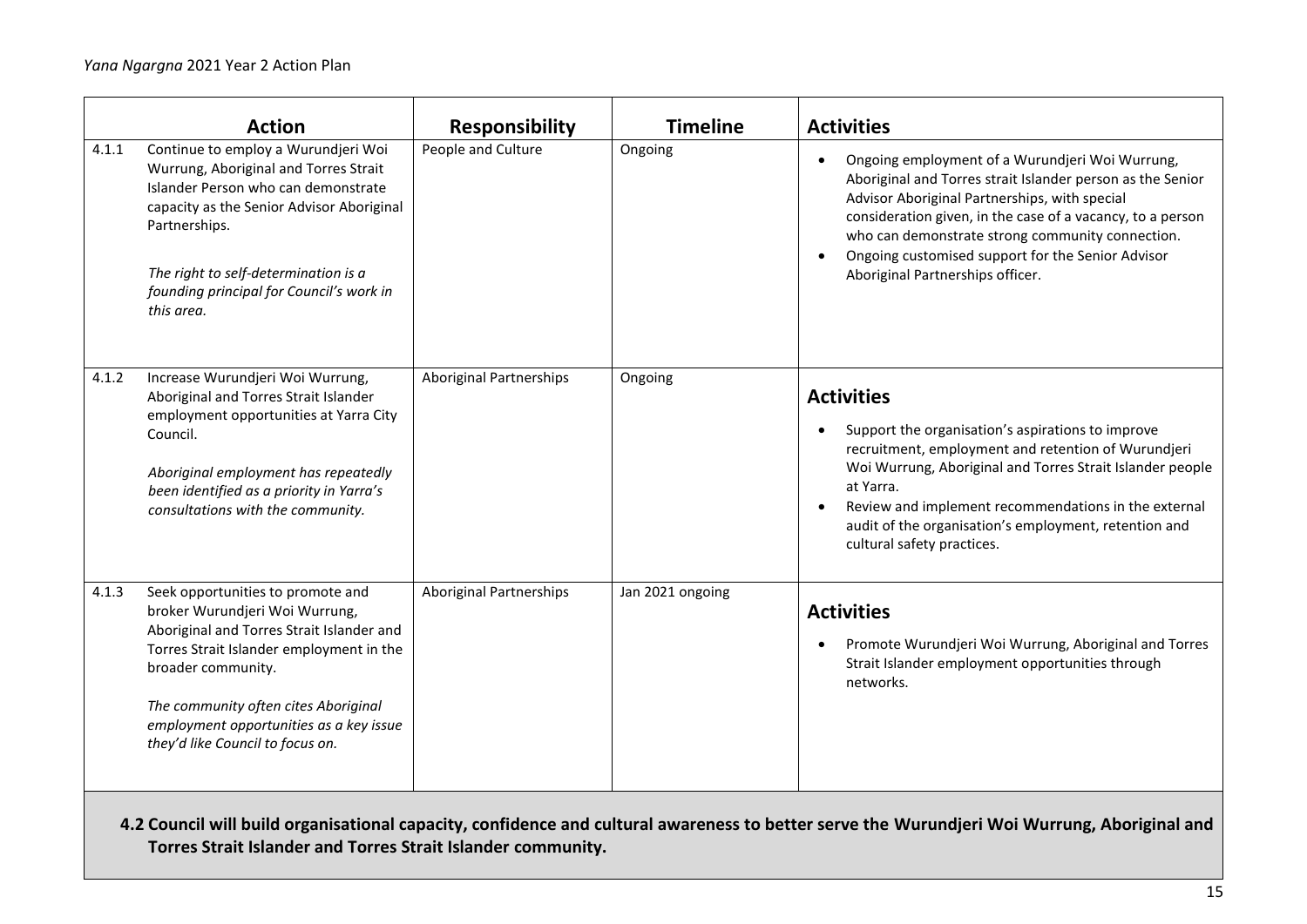|       | <b>Action</b>                                                                                                                                                                                                                                                                        | <b>Responsibility</b>                                                                                       | <b>Timeline</b> | <b>Activities</b>                                                                                                                                                                                                                                                                                                                      |
|-------|--------------------------------------------------------------------------------------------------------------------------------------------------------------------------------------------------------------------------------------------------------------------------------------|-------------------------------------------------------------------------------------------------------------|-----------------|----------------------------------------------------------------------------------------------------------------------------------------------------------------------------------------------------------------------------------------------------------------------------------------------------------------------------------------|
| 4.2.1 | Develop organisational confidence,<br>capacity and co-ordination through<br>regular internal RAP Working Group<br>meetings.<br>Good internal coordination of actions<br>and projects ensures the best possible<br>outcomes for community.                                            | Project Support Officer<br>Aboriginal Partnerships,<br>Senior Coordinator<br><b>Aboriginal Partnerships</b> | Monthly         | Hold a minimum of 10 RAP Working Group meetings in<br>$\bullet$<br>2021 to co-ordinate actions, support staff, identify<br>opportunities, develop cultural awareness and track<br>projects.<br>Maintain broad divisional representation with an aim of<br>$\bullet$<br>representatives from all Council divisions around the<br>table. |
| 4.2.2 | Promote Yarra's Aboriginal and Torres<br>Strait Islander events to Council staff.                                                                                                                                                                                                    | Arts and Culture Community<br>Arts Officer<br><b>Aboriginal Partnerships</b><br>Officer                     |                 | <b>Activities</b><br>Ensure that all events are promoted internally through<br>$\bullet$<br>intranet and Monday Musings to encourage attendance<br>and participation by staff.<br>Develop additional elements to events and programs that<br>$\bullet$<br>target staff for cultural awareness opportunities.                           |
| 4.2.3 | Respond to emerging needs and<br>opportunities in the community, within<br>existing resources.<br>The Wurundjeri Woi Wurrung,<br>Aboriginal and Torres Strait Islander<br>Torres Strait Islander community is a<br>dynamic community with fast changing<br>needs and related issues. | <b>Aboriginal Partnerships</b>                                                                              | Ongoing         | <b>Activities</b><br>Maintain an excellent understanding of emerging issues<br>٠<br>and opportunities through formal and informal networks.<br>Advise Council on emerging issues and risks.<br>$\bullet$                                                                                                                               |

**4.3 Council will maintain clear, transparent and accountable processes in implementing and tracking commitments detailed in this plan and annual action plans.**